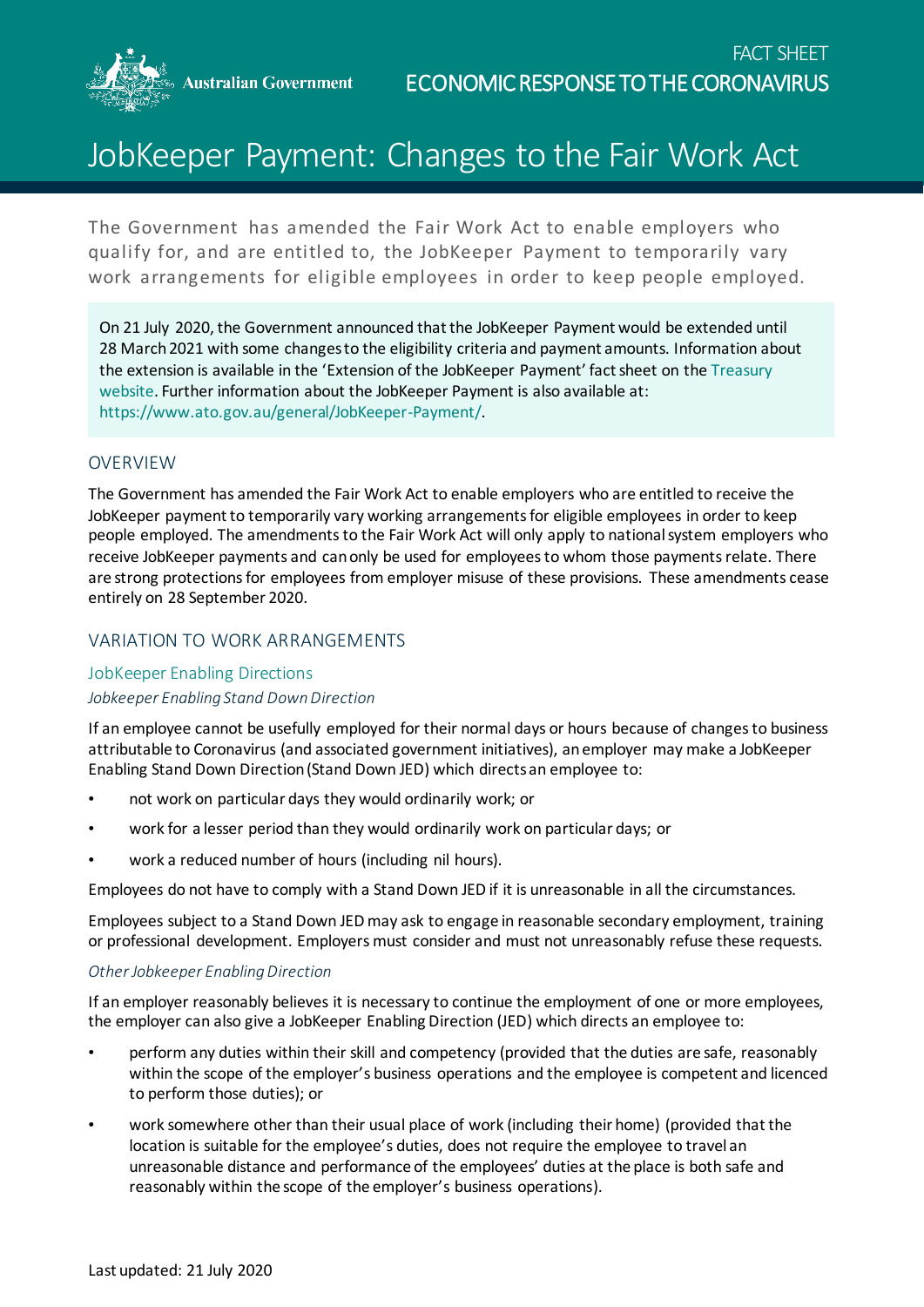Employees do not have to comply with either of these types of JED if it is unreasonable in all the circumstances.

# Obligations on Employers

An employer must:

- not misuse a JED;
- consult employees at least 3 days' prior to the JED being given (unless a shorter period is genuinely agreed to by the employees); and
- provide the JED in writing.

#### Timing and Effect on Service

An authorised JED will remain in effect until revoked or replaced by the employer, or until the provisions cease completely on 28 September 2020.

A period to which a JED applies counts as service for all purposes, including where a Stand Down JED has reduced an employee's hours to zero.

#### Agreements to vary days of work and annual leave

Employers receiving the JobKeeper Payment can also request that an eligible employee:

- work on different days and times to their ordinary days or hours of work (provided performance of the employees' duties on those days or at those times is safe and reasonably within the scope of the employer's business operations); or
- take annual leave at full pay (provided the employee will have at least 2 weeks of annual leave remaining).

An employee must consider such requests from their employer, and must not unreasonably refuse the request. This means that an employee cannot be forced to take annual leave or work on different days or at different times.

Employers and employees may also agree to the employee taking annual leave at half pay for twice the time.

# Rates of pay

Employers receiving the JobKeeper Payment must ensure that employees receive at least that amount per fortnight (before tax). An employee's hourly rate of pay cannot be reduced by a JED. If an employee has been given a JED changing their duties of work, and the new duties would ordinarily attract a higher rate of pay, the employee must be paid that higher rate of pay. Employees must also continue to be paid any applicable penalty rate or other allowance that applies to the hours they work.

If an employee worked enough so that they are entitled to more than the JobKeeper Payment per fortnight (before tax), including any applicable penalty rates, allowances, loadings or leave payments, the employer must pay them the full amount.

# DISPUTES

An employee, an employer, an employee organisation or an employer organisation can make an application to the Fair Work Commission (FWC) in relation to a dispute about these new provisions. The FWC may mediate, conciliate or arbitrate the dispute, and can make any order it considers appropriate, including upholding, setting aside, or varying a JED, or making any other order it considers appropriate.